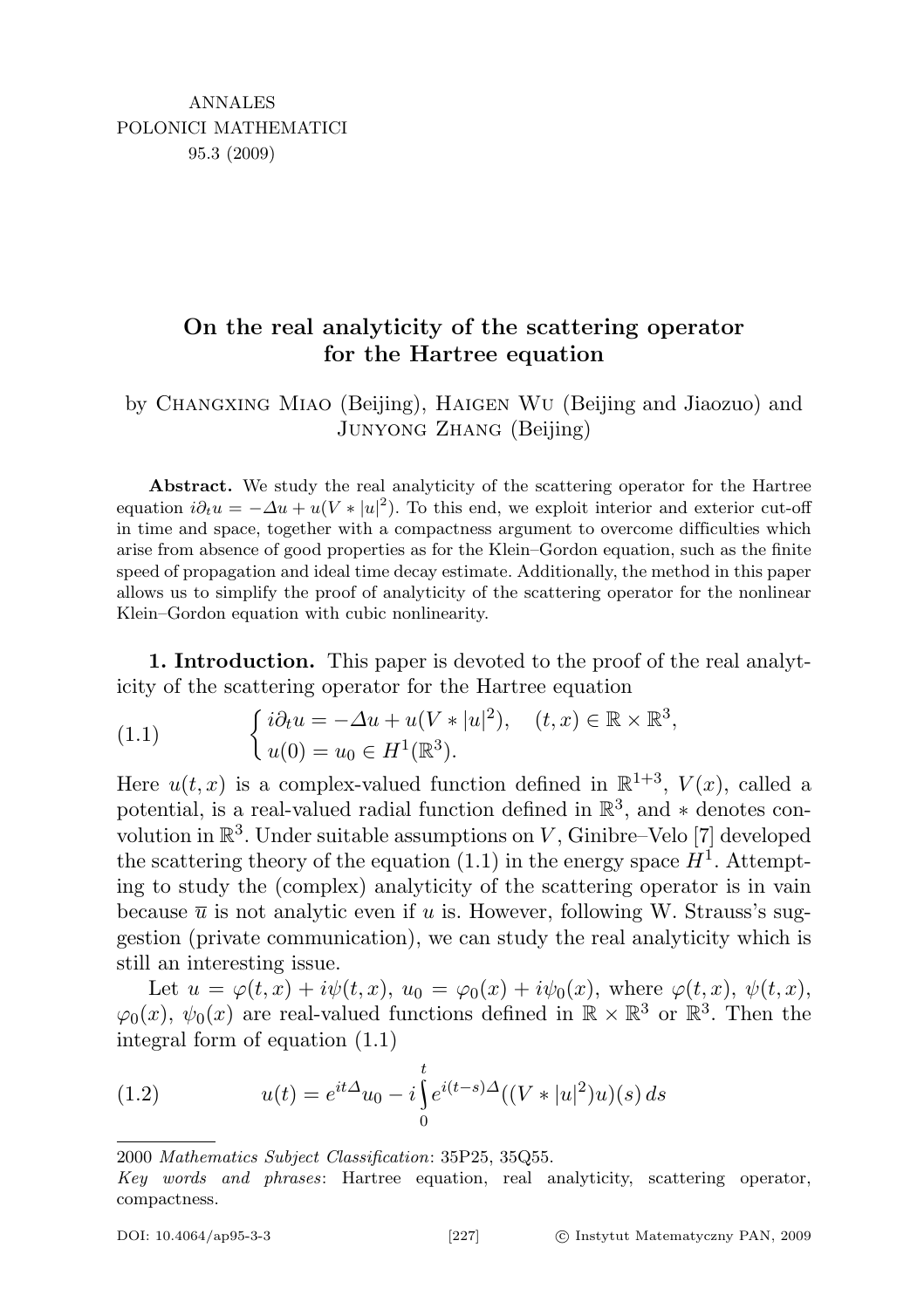can be rewritten as

(1.3) 
$$
\begin{pmatrix} \varphi \\ \psi \end{pmatrix} = \begin{pmatrix} \cos t\Delta & -\sin t\Delta \\ \sin t\Delta & \cos t\Delta \end{pmatrix} \begin{pmatrix} \varphi_0 \\ \psi_0 \end{pmatrix} + \int_0^t \begin{pmatrix} \sin(t-s)\Delta & \cos(t-s)\Delta \\ -\cos(t-s)\Delta & \sin(t-s)\Delta \end{pmatrix} \begin{pmatrix} \varphi \\ \psi \end{pmatrix} (V * (\varphi^2 + \psi^2))(s) ds.
$$

Setting

$$
U(t) = \begin{pmatrix} \varphi(t) \\ \psi(t) \end{pmatrix} \quad \text{and} \quad U_0 = \begin{pmatrix} \varphi_0 \\ \psi_0 \end{pmatrix},
$$

we can transform (1.3) into

(1.4) 
$$
\mathcal{N}(t)U_0 := U(t) = G(t)U_0 - \int_0^t \Delta^{-1}G'(t-s)(V*|U|^2)U(s) ds,
$$

where

$$
G(t) = \begin{pmatrix} \cos t\Delta & -\sin t\Delta \\ \sin t\Delta & \cos t\Delta \end{pmatrix}
$$

is the unitary group associated with the equation (1.1).

First, we recall the decay estimate and Strichartz estimates in the context of Schrödinger equation (see  $[6]$ ,  $[9]$ ,  $[11]$ ).

DEFINITION 1.1. A pair  $(q, r)$  is *admissible*, denoted by  $(q, r) \in \Lambda$ , if  $r \in [2, 6]$  and q satisfies

(1.5) 
$$
\frac{2}{q} = \delta(r) := 3\left(\frac{1}{2} - \frac{1}{r}\right).
$$

LEMMA 1.1. Let  $S(t) = e^{it\Delta}$ . Then:

(1) the  $L^{r'}$ - $L^r$  decay estimate

$$
(1.6) \t\t\t\t||S(t)\varphi||_r \leq C|t|^{-\delta(r)} \|\varphi(x)\|_r
$$

holds for  $2 \leq r \leq \infty$ ; (2) the Strichartz estimates

(1.7) 
$$
||S(t)u||_{L^{q}(\mathbb{R},L^{r}(\mathbb{R}^{3}))} \leq C||u||_{2},
$$

(1.8) 
$$
\Big\|\int_{0}^{t} S(t-s)f(s) ds\Big\|_{L^{q_1}(I,L^{r_1}(\mathbb{R}^3))} \leq C\|f\|_{L^{q_2'}(I,L^{r_2'}(\mathbb{R}^3))}
$$

hold for any interval  $I \subset \mathbb{R}$ , and for any admissible pairs  $(q, r), (q_j, r_j)$  $\in A, j = 1, 2.$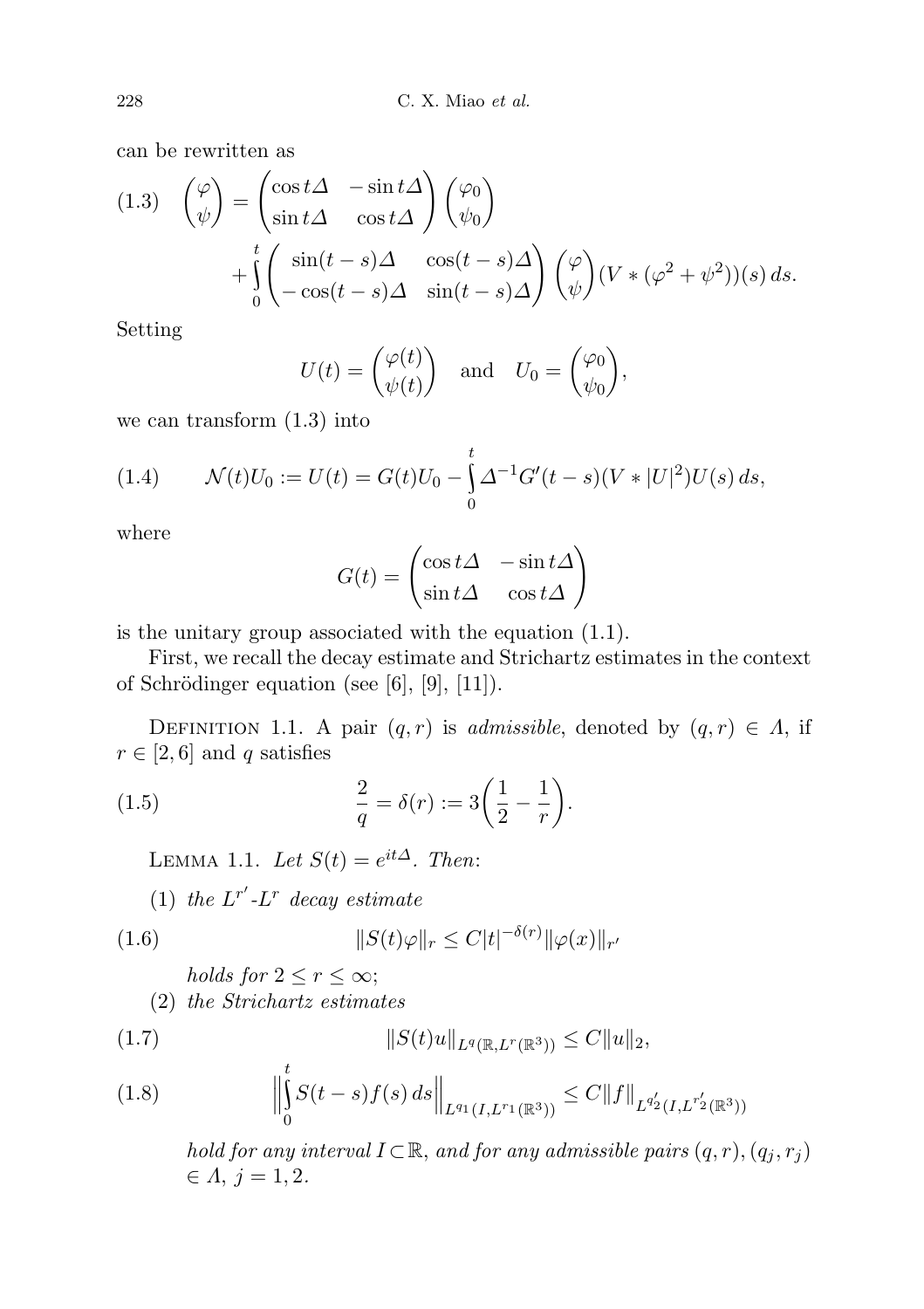REMARK 1.1. Lemma 1.1 still holds for the propagators  $G(t)$  and  $\Delta^{-1}G'(t)$  by the Euler formulae

$$
\cos t\Delta = \frac{e^{it\Delta} + e^{-it\Delta}}{2}, \quad \sin t\Delta = \frac{e^{it\Delta} - e^{-it\Delta}}{2}.
$$

Let  $B$  be a Banach space, and write

$$
\begin{pmatrix} u \\ v \end{pmatrix} \in B \iff \left\| \begin{pmatrix} u \\ v \end{pmatrix} \right\|_{B} = \|u\|_{B} + \|v\|_{B} < \infty.
$$

Throughout this paper, the symbol  $C$  denotes a constant which may be different from line to line, and  $C(*)$  denotes a constant which only depends on the parameter ∗.

Define the *wave operator*  $W_{\pm}: U_{\pm} \mapsto U_0$  as follows: for any  $U_{\pm} \in H^1$ , there exists  $U_0 \in H^1$  such that

(1.9) 
$$
||G(t)U_{\pm} - \mathcal{N}(t)U_0||_{H^1} \to 0 \quad \text{as } t \to \pm \infty.
$$

When the wave operators  $W_{\pm}$  are invertible, we can define the *scattering* operator as  $S = W_+^{-1} \circ W_- : U_- \mapsto U_+$ .

Set

$$
X = C(\mathbb{R}, H^1(\mathbb{R}^3)) \cap \bigcap_{(q,r)\in\Lambda} L^q(\mathbb{R}, H^1_r(\mathbb{R}^3)).
$$

Ginibre–Velo established a complete scattering theory in energy space provided that the potential  $V$  satisfies the following assumption:

(H1) V is a real function and  $V \in L^{p_1} + L^{p_2}$  for some  $p_1, p_2$  satisfying

$$
1 < p_2 \le p_1 < 3/2.
$$

(H2) V is radial and nonincreasing, i.e.,  $V(x) = v(r)$  where v is nonincreasing in  $\mathbb{R}^+$ . Furthermore, for some  $\alpha \geq 2$ , v satisfies the following condition:

## $(A_{\alpha})$  There exist  $a > 0$  and  $A_{\alpha} > 0$  such that

$$
v(r_1) - v(r_2) \ge \frac{A_{\alpha}}{\alpha} (r_2^{\alpha} - r_1^{\alpha})
$$
 for  $0 < r_1 < r_2 \le a$ .

In particular, the wave operator  $W_{\pm}$  and the scattering operator S are bounded and continuous from  $H^1$  to  $H^1$ .

Our main result is

THEOREM 1.1. Let V satisfy the assumptions  $(H1)$  and  $(H2)$ . Then the operators  $W_{\pm}$  and S are analytic from  $H^1$  to  $H^1$ .

The proof of Theorem 1.1 depends on the following theorem:

THEOREM 1.2. Let  $U_0 \in H^1$  and  $U(t)$  be the unique solution of (1.4) in X. Then the map  $U: U_0 \mapsto U(U_0)$  is analytic from  $H^1$  to X.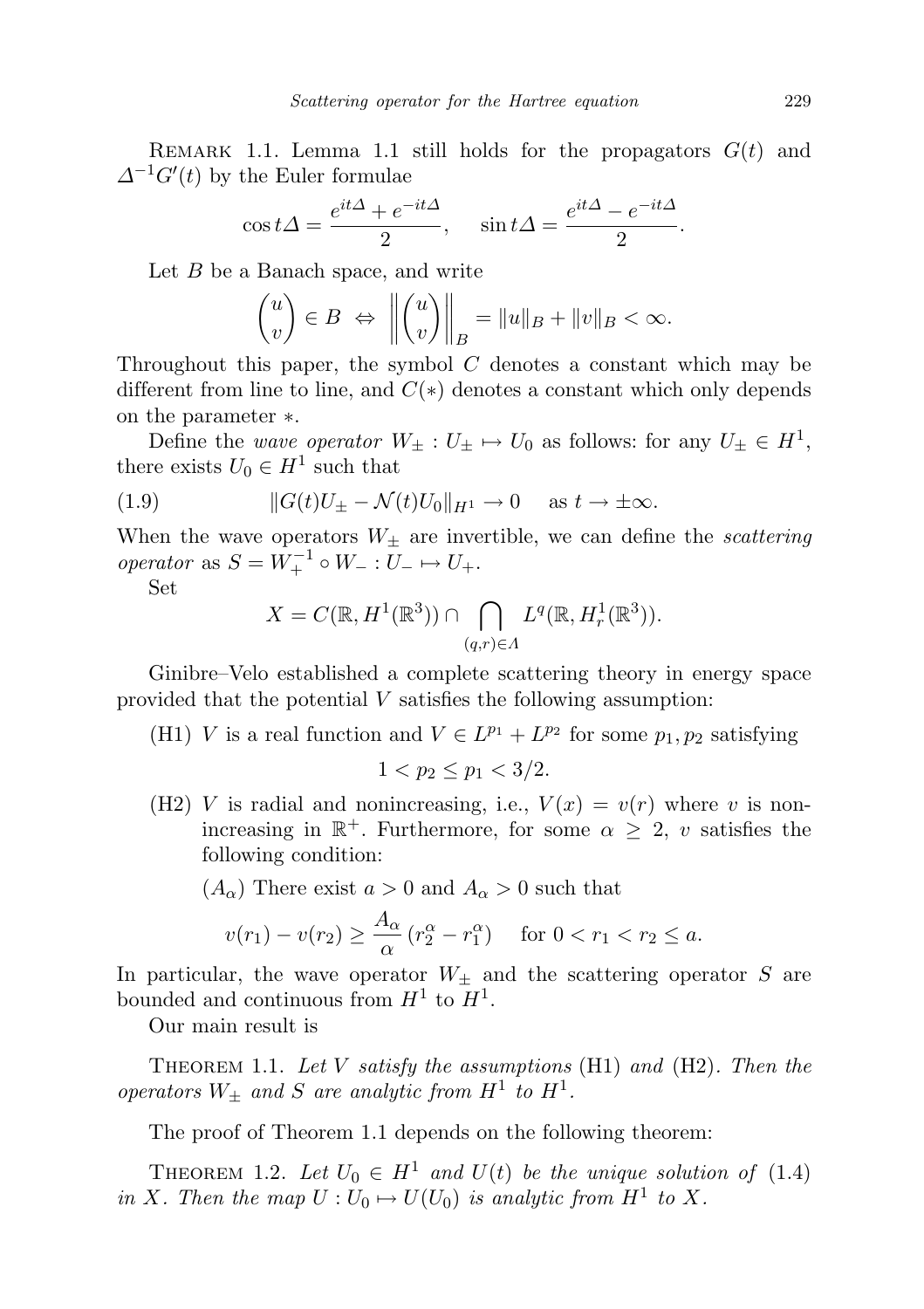For the nonlinear Klein–Gordon equation with cubic nonlinearity, using the contraction mapping principle, Baez–Zhou [2] proved the analyticity of the scattering operator on a neighborhood of zero in the space of finiteenergy Cauchy data,  $H^1 \oplus L^2(\mathbb{R}^3)$ . Kumlin [10] generalized that result to the entire energy space by means of the Fredholm alternative theorem. The proof in [10] depends on the following two nice properties of the linear Klein– Gordon equation:

(1)  $L^{p}$ - $L^{p'}$  estimates stated in the following proposition.

PROPOSITION 1.1  $([4], [10])$ . Let

$$
K(t) = \frac{\sin t(-\Delta + m^2)^{1/2}}{(-\Delta + m^2)^{1/2}},
$$

 $1 < p \leq 2 \leq p', \ 1/p + 1/p' = 1, \ \sigma := 1/2 - 1/p' \ \text{and} \ 0 \leq \theta \leq 1.$  If  $(n+1+\theta)\sigma \leq 1+s-s'$ , then

$$
(1.10) \t\t\t ||K(t)g||_{W^{s',p'}} \le k(t)||g||_{W^{s,p}}, \t t \ge 0,
$$

where

$$
k(t) = \begin{cases} t^{-(n-1-\theta)\sigma}, & 0 < t < 1, \\ t^{-(n-1+\theta)\sigma}, & 1 \le t. \end{cases}
$$

For suitable p and  $\theta$ , we have  $k \in L^1(\mathbb{R})$ . In particular,

 $||K(t)q||_{H^1} < C||q||_{L^2}$ .

These estimates are crucial in the proofs of Steps 1 and 3 in [10].

(2) The finite speed of propagation.

The finite speed of propagation of the solution of a linear wave equation means that for  $t \in [-T, T], T < \infty$ ,

$$
(1.11) \qquad \Big\|\int_{0}^{t} K(t-s)u(s) \, ds\Big\|_{L^{6}(|x|>R)} \sim \Big\|\int_{0}^{t} K(t-s)\eta_{R}u(s) \, ds\Big\|_{L^{6}(\mathbb{R}^{3})}.
$$

Here the cut-off function  $\eta_R(x)$  defined in (1.15) below commutes with the group  $K(t)$  in some sense, which plays an important role in the proof of analyticity (see Step 2 in [10]).

The arguments in this paper still apply the Fredholm alternative theorem together with the analytic version of the implicit function theorem (cf. [2, 3, 10]). However, we have to overcome some difficulties arising from loss of the good properties  $(1)$  and  $(2)$  for the Schrödinger equation. Our major innovations are as follows: Compared with  $k(t)$  in (1.10), the kernel  $|t|^{-\delta(r)}$ in (1.6) is not in any  $L^p(\mathbb{R})$ ,  $1 \leq p \leq \infty$ , and the Hardy–Littlewood–Sobolev inequality cannot supply any decay. A new approach to the singular kernel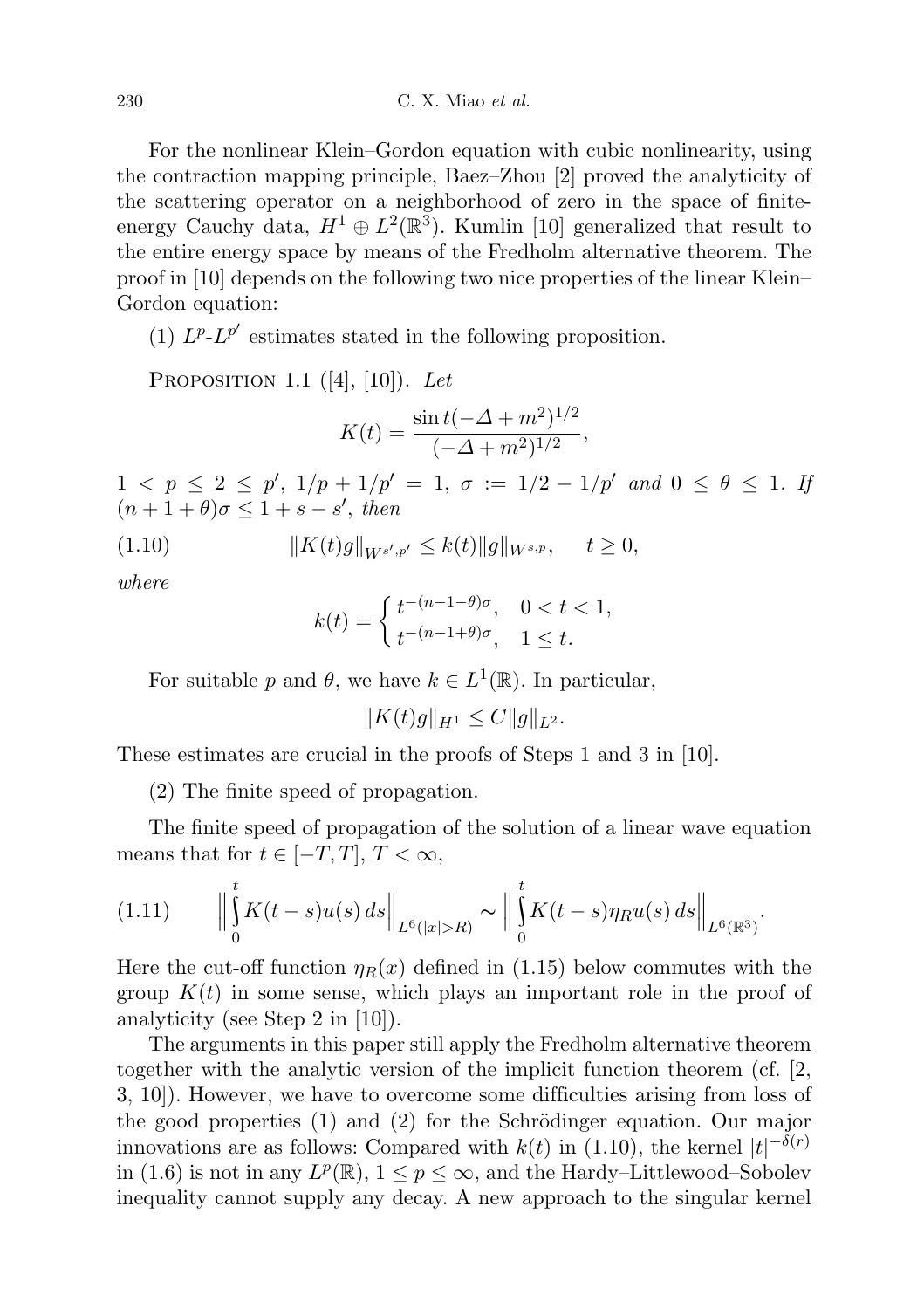is the double localization in time

$$
(1.12) \t|t-s|^{-\delta(r)}\chi_{\{|s|\leq T/2\}}\chi_{\{|t|>T\}}, \t|t-s|^{-\delta(r)}\chi_{\{|s|>T/2\}}\chi_{\{|t|>T\}},
$$

which together with other techniques helps us to get time decay; here  $\chi_A$ denotes the characteristic function of the interval A. On the other hand, modifying (1.11) by introducing double (interior and exterior) cut-off in space

(1.13) 
$$
\left\| \int_{0}^{t} \Delta^{-1} G'(t-s)((V*|U|^2)\xi_R \Psi_j)(s) ds \right\|_{L^4(|t| \leq T, H_3^1(|x|>M))},
$$

$$
(1.14) \qquad \Big\|\int\limits_0^s \Delta^{-1}G'(t-s)((V*|U|^2)\eta_R\Psi_j)(s)\,ds\Big\|_{L^4(|t|\leq T,\,H^1_3(\mathbb{R}^3))},
$$

we obtain decay estimates and overcome the above difficulties by means of a compactness principle; here

$$
(1.15) \quad \xi_R \in C_0^{\infty}(\mathbb{R}^3), \quad \xi_R(x) = \begin{cases} 1 & \text{if } |x| \le R, \\ 0 & \text{if } |x| > 2R, \end{cases} \quad \eta_R(x) = 1 - \xi_R(x).
$$

Based on these decay estimates and the arguments in Kumlin [10], we can prove Theorem 1.1 by applying the approximation theorem for analytic operator sequences (cf.  $[8]$ ). However, it is worth mentioning that we make use of compactness arguments and the definition of Fréchet derivative to avoid repeating the argument of global time space integrability,which makes the proof of Theorem 1.1 more concise.

The paper is organized as follows: In Section 2 we give the proof of Theorem 1.2; Section 3 is devoted to the proof of a key lemma, which constitutes the main part of this paper; finally, we supply a brief derivation of Theorem 1.1 in Section 4.

2. Proof of Theorem 1.2. We need the following analytic version of the implicit function theorem.

LEMMA 2.1 ([3]). Suppose that  $X, Y, Z$  are Banach spaces and Q is an open neighborhood of the point  $(x, y) \in X \times Y$ . Suppose that  $f : Q \to Z$ is analytic,  $f(x, y) = 0$  and  $D_2f(x, y) : X \to Z$  has a left inverse, where  $D_2$  indicates the Fréchet derivative with respect to the second variable. Then for some open set  $P$  containing  $x$ , there exists a unique analytic function  $g: P \to Y$  such that  $g(x) = y$  and  $f(x', g(x')) = 0$  for all  $x' \in P$ .

For  $U_0 \in H^1$  and  $\Psi \in X$ , we set

(2.1) 
$$
R(U_0, \Psi) = G(t)U_0 - \int_0^t \Delta^{-1} G'(t-s)((V * |\Psi|^2)\Psi)(s) ds - \Psi(t).
$$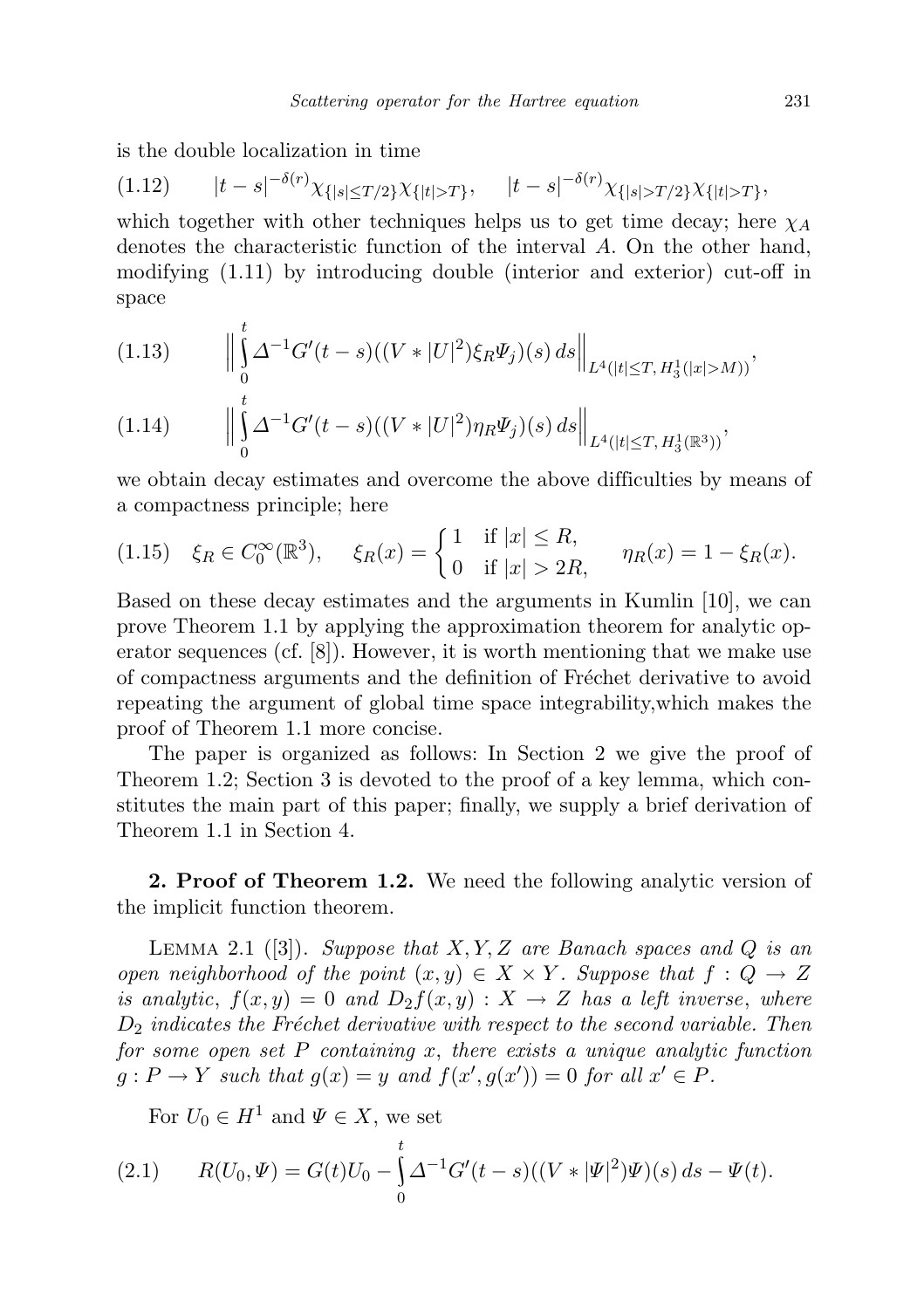Since R is linear in  $U_0$  and multilinear in  $\Psi$ , we know that  $R: H^1 \times X \to X$ is analytic by the nonlinear estimate in [7]

$$
\Big\|\int\limits_0^t \varDelta^{-1}G'(t-s)((V*|\varPsi|^2)\varPsi)(s)\,ds\Big\|_X<\infty,\quad \ \ \forall \varPsi\in X.
$$

On the other hand,  $R(U_0, U) = 0$  by (1.4). Hence it suffices to prove the invertibility of

$$
D_2R(U_0,U):X\to X
$$

for each  $U_0 \in H^1$ . By the open mapping theorem, we only need to prove that  $D_2R(U_0, U)$  is injective and surjective.

For  $U_0 \in H^1$  and  $\Psi \in X$ , one has

(2.2) 
$$
D_2R(U_0, U)(\Psi)(t) = -2\int_0^t \Delta^{-1}G'(t-s)(V*(\Psi U))\Psi(s) ds - \int_0^t \Delta^{-1}G'(t-s)(V*|U|^2)\Psi(s) ds - \Psi(t).
$$

(1) The injectivity of  $D_2R(U_0, U)$ . For simplicity, we always assume that  $V \in L^p$ . Let  $D_2R(U_0, U)\Psi = 0$ . Then

$$
(2.3) \|\Psi\|_{r} \leq C \int_{0}^{t} |t-s|^{-\delta(r)} \left( \| (V*(U\Psi))U(s) \|_{r'} + \| (V*|U|^{2})\Psi(s) \|_{r'} \right) ds
$$
  

$$
\leq 2C \int_{0}^{t} |t-s|^{-\delta(r)} \|V\|_{p} \|U\|_{l}^{2} \|\Psi\|_{r} ds,
$$

where  $2 = 1/p + 2/l + 2/r$ .

For every  $p \in (1, 3/2)$ , we can take  $l = r \in (3, 4)$  such that

(2.4) 
$$
\|\Psi\|_{r} \leq C \|V\|_{p} \|U\|_{L^{\infty}H^{1}}^{2} \int_{0}^{t} |t-s|^{-\delta(r)} \|\Psi\|_{r} ds.
$$

For each  $t \in (0, T)$ , one easily verifies that by  $(2.4)$ ,

$$
\|\Psi(t)\|_{r} \le Ct^{1-\delta(r)} \operatorname{ess} \sup_{s \in (0,t)} \|\Psi(s)\|_{r}.
$$

We choose  $T$  small enough such that

ess sup 
$$
\|\Psi(t)\|_r \leq \frac{1}{2} \operatorname{ess} \sup_{s \in (0,T)} \|\Psi(s)\|_r
$$
.

This implies that  $\Psi \equiv 0$  for a.e.  $t \in [0, T]$ , for some  $T > 0$ . Repeating this process on  $(nT, nT + T)$ ,  $n \in \mathbb{Z}$ , we have  $\Psi \equiv 0$  for a.e.  $(x, t) \in \mathbb{R}^{3+1}$ .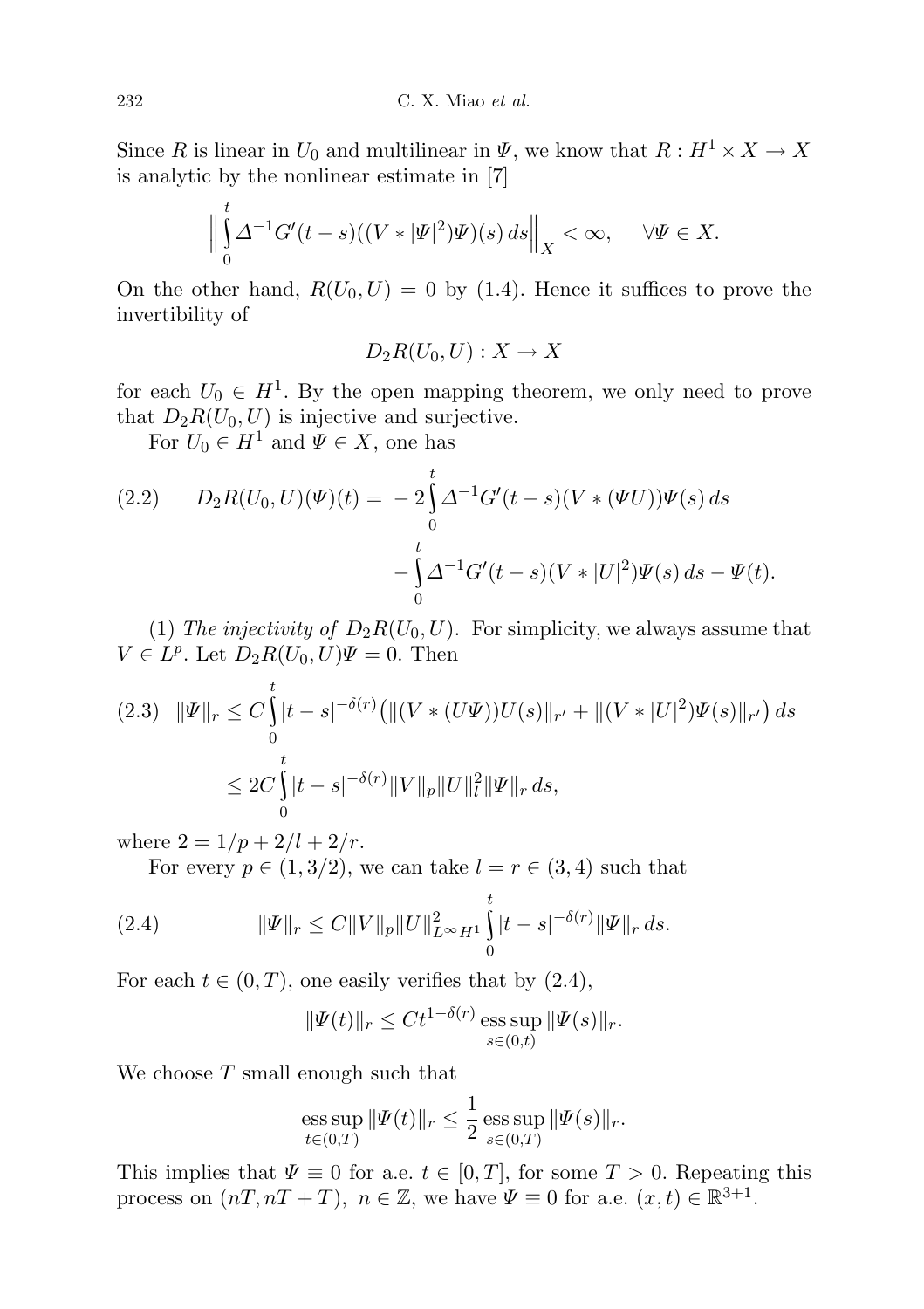(2) The surjectivity of  $D_2R(U_0, U)$ . Setting

(2.5) 
$$
\mathcal{T}_{U_0}\Psi(t) = -\int_0^t \Delta^{-1}G'(t-s)((V*|U|^2)\Psi)(s) ds - 2\int_0^t \Delta^{-1}G'(t-s)((V*(U\Psi))U)(s) ds,
$$

we have  $D_2R(U_0, U) = T_{U_0} - I$ . By the Fredholm alternative, one could attempt to show that  $\mathcal{T}_{U_0}$  is a compact operator from X to X since  $\mathcal{T}_{U_0} - I$ is injective. However,  $\mathcal{T}_{U_0}$  may not be compact. But for our goal, it suffices to show that  $\mathcal{T}_{U_0}^2$  is compact. In fact, since

(2.6) 
$$
\mathcal{T}_{U_0}^2 - I = (\mathcal{T}_{U_0} - I)(\mathcal{T}_{U_0} + I)
$$

and  $\mathcal{T}_{U_0} + I$  is also injective, the Fredholm theorem still works. Therefore (2.6) implies the surjectivity of  $\mathcal{T}_{U_0} - I$ .

Concerning the trilinear form

(2.7) 
$$
\mathcal{B}(\Psi_1, \Psi_2, \Psi_3) := -\int_0^t \Delta^{-1} G'(t-s) (V * (\Psi_1 \Psi_2)) \Psi_3(s) ds,
$$

we have the following nonlinear estimate.

LEMMA 2.2. For  $\Psi_j \in X$ ,  $j = 1, 2, 3$ , one has

(2.8) 
$$
\|\mathcal{B}(\Psi_1,\Psi_2,\Psi_3)\|_X \lesssim \prod_{j=1,2,3} \|\Psi_j\|_{L^4 H_3^1}.
$$

*Proof.* Using the Strichartz estimates together with the Hölder inequality, we obtain

$$
(2.9) \qquad \Big\|\int_{0}^{t} \Delta^{-1}G'(t-s)(V*(\Psi_{1}\Psi_{2}))\Psi_{3}(s) \, ds\Big\|_{X}
$$
  
\n
$$
\lesssim \|(V*(\Psi_{1}\Psi_{2}))\Psi_{3}\|_{L^{4/3}H^{1}_{3/2}}\leq \sum_{\{i,j,k\}=\{1,2,3\}} \|V\|_{p} \|\Psi_{i}\|_{L^{4}H^{1}_{3}} \|\Psi_{j}\|_{L^{4}L^{\tilde{p}}} \|\Psi_{k}\|_{L^{4}L^{\tilde{p}}}
$$
  
\n
$$
\lesssim \prod_{j=1,2,3} \|\Psi_{j}\|_{L^{4}H^{1}_{3}},
$$

where  $\tilde{p} = 6p/(4p-3)$ , and we have used the embedding  $H_3^1 \hookrightarrow L^{\tilde{p}}$ . As a direct consequence of Lemma 2.2, we have

$$
\| \mathcal{T}_{U_0} \Psi(t) \|_X \lesssim \| \Psi\|_{L^4 H^1_3}.
$$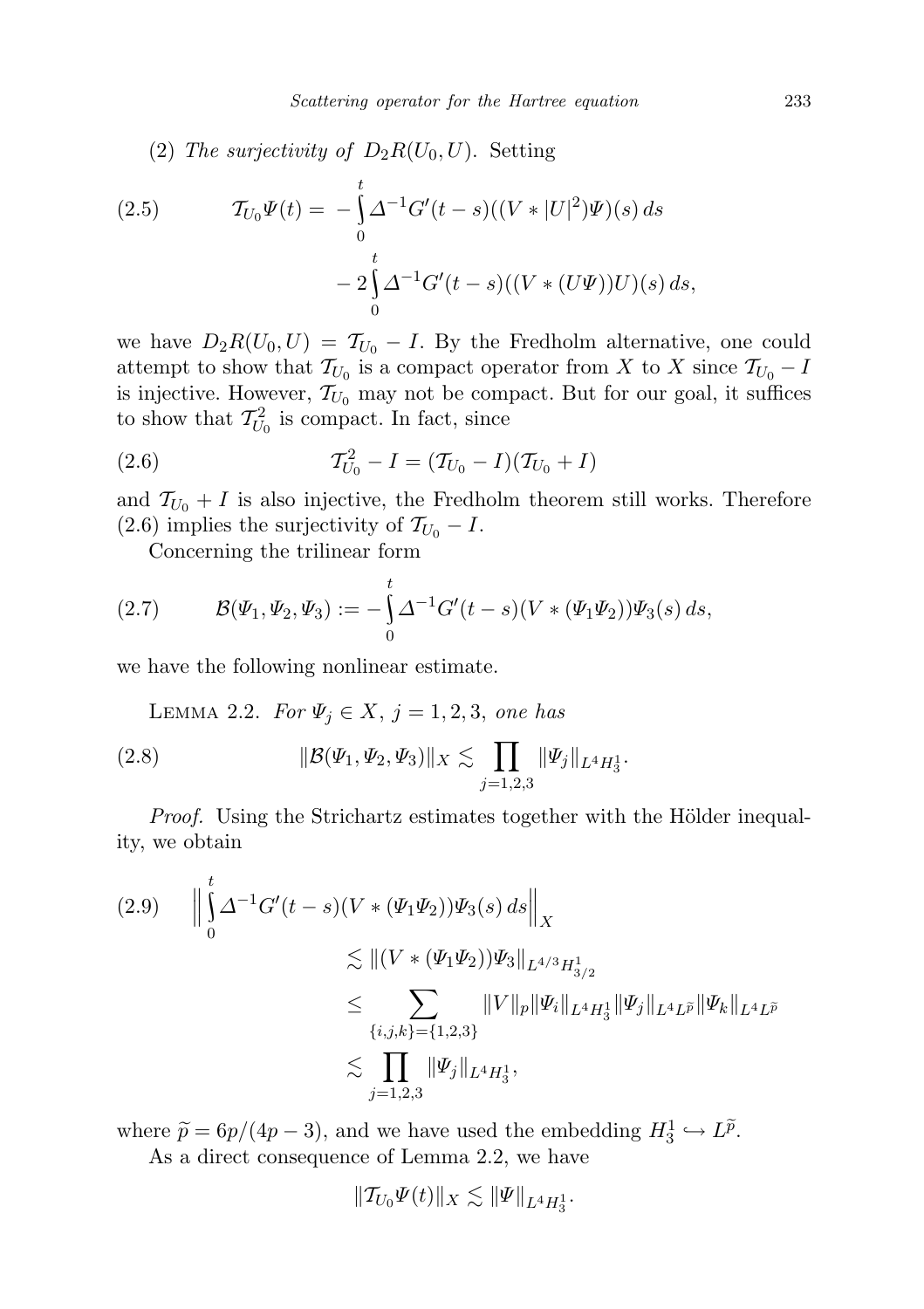This implies that  $\mathcal{T}_{U_0}: L^4 H_3^1 \to X$  is bounded. Since the composition of a compact operator and a bounded operator is still compact, it is enough to verify the following key lemma.

LEMMA 2.3. Let  $U_0 \in H^1$ . Then  $\mathcal{T}_{U_0} : X \to L^4 H_3^1$  is compact.

**3. Proof of Lemma 2.3.** Let  $\{\Psi_j\}_{j=0}^{\infty}$  be uniformly bounded in X, i.e.  $\|\Psi_j\|_X \leq C$  for constant  $C > 0$ . We shall show that  $\{\mathcal{T}_{U_0}\Psi_j\}_{j=0}^{\infty}$  has a Cauchy subsequence in  $L^4H_3^1$ . Our main tool is the Arzelà-Ascoli theorem, so it is necessary to localize both the time and space. Let  $\xi_R, \eta_R$  be as in (1.15). The proof can be divided into five steps:

$$
\begin{aligned} \text{STEP 1. } & \lim_{T \to \infty} \sup_{j \in \mathbb{N}} \| T_{U_0} \Psi_j \|_{L^4(|t| > T, H^1_3(\mathbb{R}^3))} = 0; \\ \text{STEP 2. } & \lim_{R \to \infty} \sup_{j \in \mathbb{N}} \| T_{U_0} (\eta_R \Psi_j) \|_{L^4(|t| \le T, H^1_3(\mathbb{R}^3))} = 0 \text{ for all } T > 0; \end{aligned}
$$

- STEP 3.  $\lim_{M\to\infty} \sup_{i\in\mathbb{N}}$  $\sup_{j \in \mathbb{N}} \| T_{U_0}(\xi_R \Psi_j) \|_{L^4(|t| \le T, H^1_3(|x| > M))} = 0$  for all  $T, R > 0;$
- STEP 4.  $\{T_{U_0}(\xi_R\Psi_j)\}_{j=0}^{\infty}$  has a Cauchy subsequence in  $L^4(|t| \leq T, H_3^1(|x|)$  $\langle M \rangle$  for all  $T, R, M > 0$ ;

STEP 5. A Cantor diagonal process.

For the sake of convenience, we first give some useful estimates.

LEMMA 3.1. Let  $||U||_X \leq C$ ,  $||\Psi_j||_X \leq C$  and  $V \in L^p(\mathbb{R}^3)$ . Then for any  $p \in (1, 3/2)$  and sufficiently small  $\delta > 0$ , we have

$$
||(V*|U|^2)\Psi_j||_2 \leq C, \quad ||(V*|U|^2)\Psi_j||_{\dot{H}^{\delta}} \leq C.
$$

*Proof.* For any  $p \in (1, 3/2)$ , by the Sobolev embedding theorem,

$$
||(V*|U|^2)\Psi_j||_2 \leq ||V||_p||U||_r^2||\Psi_j||_r \leq ||V||_p||U||_{L^\infty H^1}^2||\Psi_j||_{L^\infty H^1},
$$

where  $1 + 1/2 = 1/p + 3/r$ ,  $r \in (18/5, 6)$ . Taking  $\delta > 0$  small enough and using the fractional Leibniz formula, we have

$$
\| (V \ast |U|^2) \Psi_j \|_{\dot{H}^\delta} \le C (\|V\|_p \|U\|_r^2 \|D^\delta \Psi_j\|_r + \|V\|_p \|U\|_r \|D^\delta U\|_r \|\Psi_j\|_r)
$$
  

$$
\le \|V\|_p \|U\|_{L^\infty H^1}^2 \|\Psi_j\|_{L^\infty H^1}.
$$

This shows that the sequence  $\{(V \ast |U|^2) \Psi_j\}_{j=0}^{\infty}$  is uniformly bounded in  $H^{\delta}(\mathbb{R}^3)$ .

LEMMA 3.2. Let  $T < \infty$ ,  $t \in [-T, T]$ , and  $\varepsilon > 0$ . Then

$$
(3.1) \qquad \Big\|\bigcup_{0}^{t} \Delta^{-1}G'(t-s)U(s)\,ds\Big\|_{H^{2-\varepsilon}(\mathbb{R}^3)} \leq C\|U\|_{L^2([-T,T],L^2(\mathbb{R}^3))}.
$$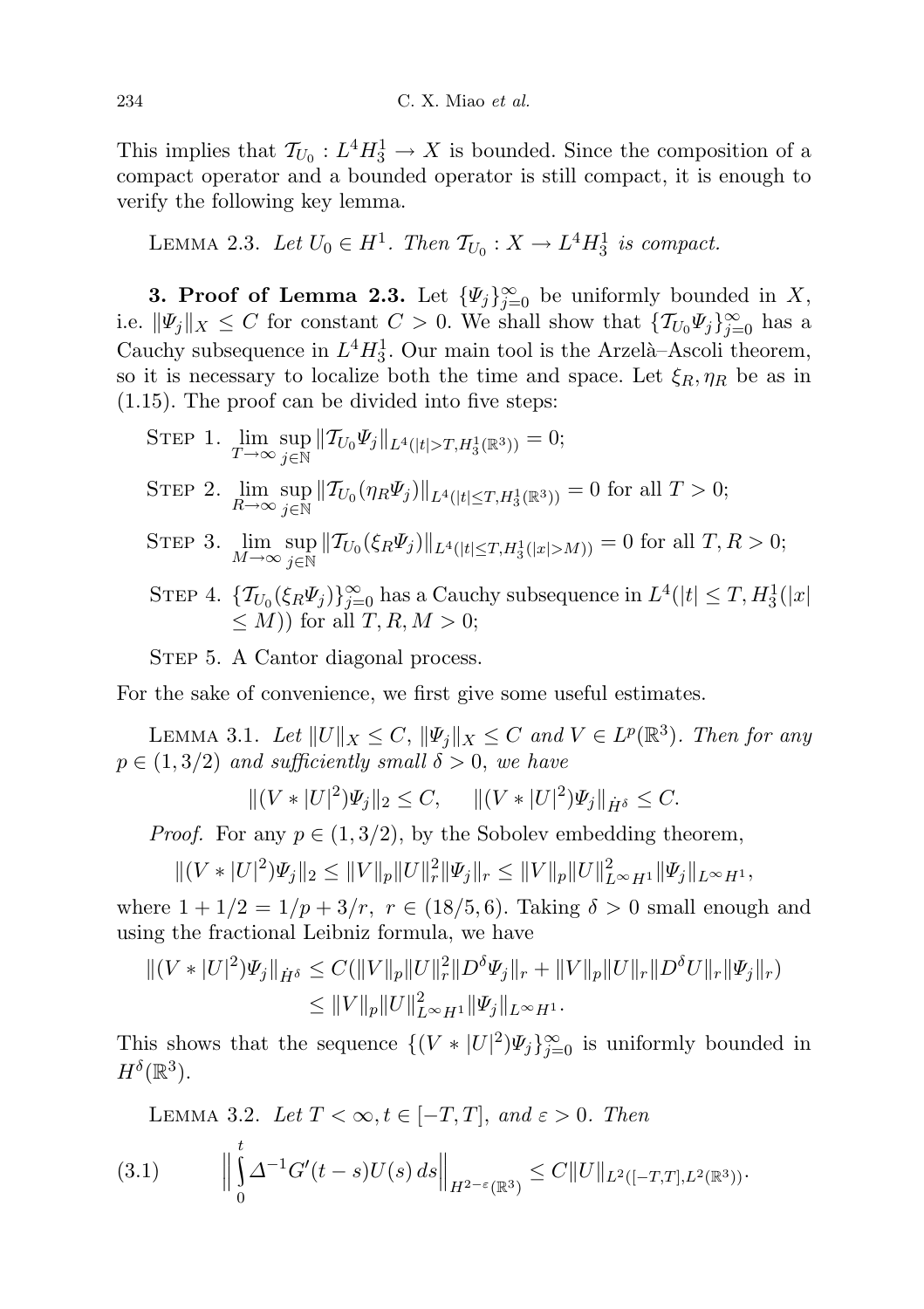*Proof* (cf. [5], [10]). For  $k \in \mathbb{R}$ , let  $F^k$  denote the operator on  $L^2[-T, T]$ defined by  $\overline{F^k h}(n) = (in)^k \widehat{h}(n), n \in \mathbb{N} - \{0\}$ , and  $\overline{F^k h}(0) = \widehat{h}(0)$ , where  $h \in L^2[-T, T]$  and the hat denotes the Fourier transform. Making use of the discrete Plancherel identity and the transformation between time and space regularity, it follows that by taking  $2k = 2 - \varepsilon$  with  $k < 1$ ,

$$
\begin{aligned}\n\left\| \int_{0}^{t} \Delta^{-1} G'(t-s) U(s) \, ds \right\|_{H^{2-\varepsilon}} \\
&\leq \left\| \int_{-T}^{T} (F^{k} \chi_{[0,t]})(s) \cdot (F^{-k} \Delta^{-1} G'(t-\cdot) U(\cdot))(s) \, ds \right\|_{H^{2-\varepsilon}} \\
&\leq \| F^{k} \chi_{[0,t]} \|_{L^{2}([-T,T])} \cdot \| F^{-k} \Delta^{-1} G'(t-\cdot) U(\cdot) \|_{L^{2}([-T,T],H^{2-\varepsilon})} \\
&\leq C \| U \|_{L^{2}([-T,T],L^{2})},\n\end{aligned}
$$

where we have used the estimate

$$
||F^k \chi_{[0,t]}||_{L^2([-T,T])} \leq \left(\sum_{n\in\mathbb{Z}-\{0\}} \left(n^k \cdot \frac{1}{n}\right)^2 + 1\right)^{1/2} < \infty.
$$

Now, we are in a position to prove Lemma 2.3. Note that the multilinear estimates of the two terms of  $\mathcal{T}_{U_0}$  are similar, so we only need to estimate the first term.

STEP 1. We make use of an interior time cut-off technique to deal with the convolution kernel. It is easy to see that

$$
(3.2) \qquad \Big\|\int_{0}^{t} \Delta^{-1}G'(t-s)(V*|U|^{2})\Psi_{j}(s) \, ds\Big\|_{L^{4}(|t|>T, H_{3}^{1}(\mathbb{R}^{3}))}
$$
\n
$$
\leq \Big\|\int_{0}^{t} |t-s|^{-1/2} \|\left((V*|U|^{2})\Psi_{j}\right)(s)\|_{H_{3/2}^{1}} \, ds\Big\|_{L^{4}(|t|>T)}
$$
\n
$$
\leq \Big\|\int_{0}^{t} |t-s|^{-1/2} \chi_{\{|s|>T/2\}}(s) \| \left((V*|U|^{2})\Psi_{j}\right)(s)\|_{H_{3/2}^{1}} \, ds\Big\|_{L^{4}(|t|>T)}
$$
\n
$$
+ \Big\|\int_{0}^{t} |t-s|^{-1/2} \chi_{\{|s| \leq T/2\}}(s) \| \left((V*|U|^{2})\Psi_{j}\right)(s)\|_{H_{3/2}^{1}} \, ds\Big\|_{L^{4}(|t|>T)}
$$
\n
$$
=: I_{1} + I_{2}.
$$

On the one hand,

$$
I_1 = \Big\|\int_0^t |t-s|^{-1/2} \|\left((V*|U|^2)\Psi_j\right)(s)\chi_{\{|s|>T/2\}}(s)\|_{H^1_{3/2}} ds\Big\|_{L^4(|t|>T)}
$$
  
\n
$$
\lesssim \|(V*|U|^2)\chi_{\{|s|>T/2\}}\Psi_j\|_{L^{4/3}(\mathbb{R},H^1_{3/2})}
$$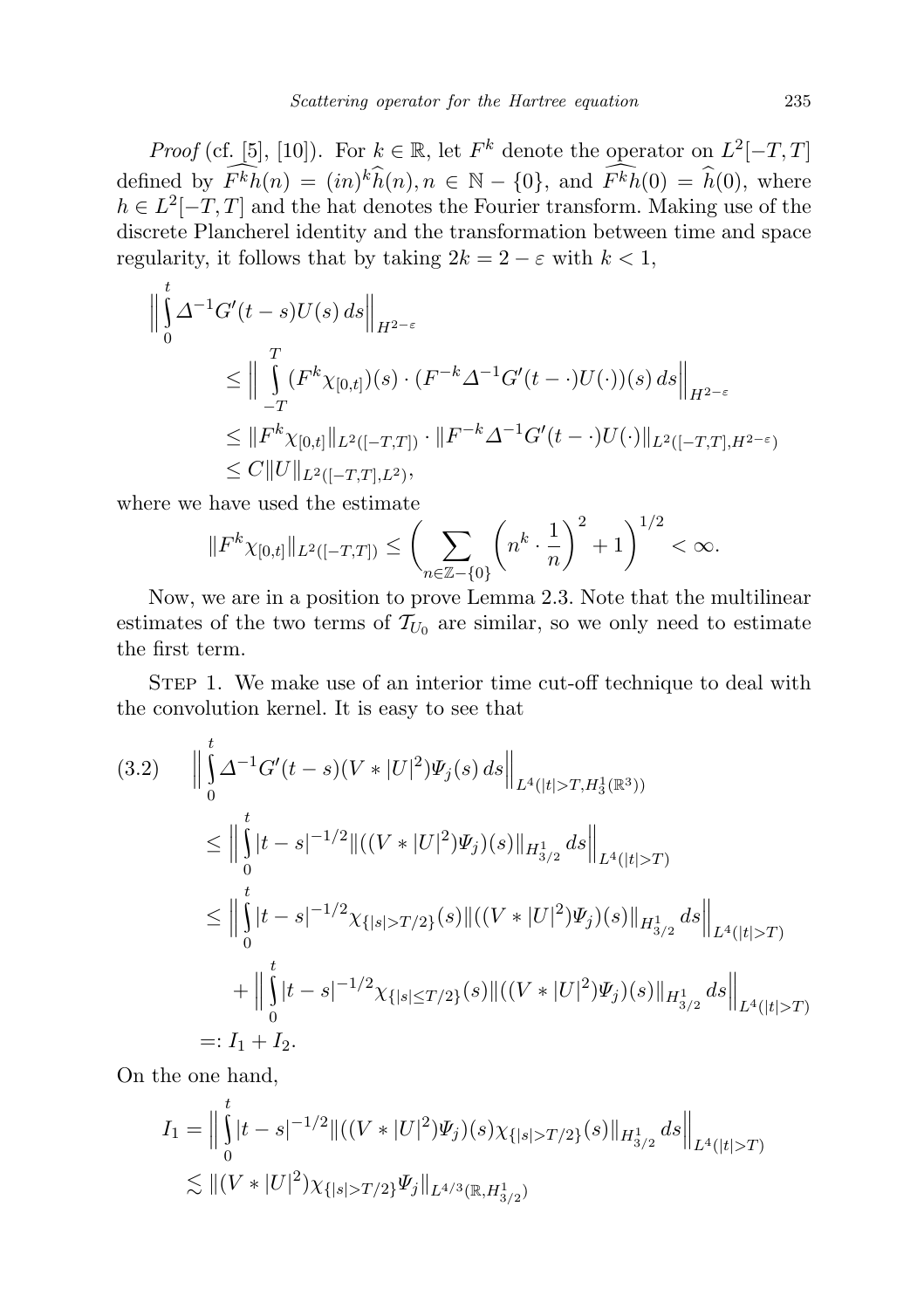$$
\leq ||(V*|U|^2)\chi_{\{|s|>T/2\}}||_{L^2(\mathbb{R},L^3)}||\Psi_j||_{L^4(\mathbb{R},H_3^1)}+\|(V*|U|^2)\chi_{\{|s|>T/2\}}||_{L^2(\mathbb{R},H_{2p}^1)}||\Psi_j||_{L^4(\mathbb{R},L^{\tilde{p}})}\leq ||\Psi_j||_X(||(V*|U|^2)\chi_{\{|s|>T/2\}}||_{L^2(\mathbb{R},L^3)}+||(V*|U|^2)\chi_{\{|s|>T/2\}}||_{L^2(\mathbb{R},H_{2p}^1)}).
$$
  
Since

$$
\begin{aligned} || (V * |U|^2) \chi_{\{|s| > T/2\}} ||_{L^2(\mathbb{R}, L^3)} + || (V * |U|^2) \chi_{\{|s| > T/2\}} ||_{L^2(\mathbb{R}, H^1_{2p})} \\ & \leq ||V||_p ||U||^2_{L^4(\mathbb{R}, L^{\widetilde{p}})} + ||V||_p ||U||_{L^4(\mathbb{R}, L^{\widetilde{p}})} ||U||_{L^4(\mathbb{R}, H^1_3)} \\ & \leq 2 ||V||_p ||U||^2_{L^4(\mathbb{R}, H^1_3)} < \infty, \end{aligned}
$$

and

$$
(3.3) \quad ||(V*|U|^2)\chi_{\{|s|>T/2\}}||_{L^2(\mathbb{R},L^3)} + ||(V*|U|^2)\chi_{\{|s|>T/2\}}||_{L^2(\mathbb{R},H_{2p}^1)}= ||V*|U|^2||_{L^2(|t|>T/2,L^3)} + ||V*|U|^2||_{L^2(|t|>T/2,H_{2p}^1)}\to 0 \quad \text{as } T \to \infty,
$$

where we have used the property of absolute continuity, it follows that

$$
\lim_{T \to \infty} I_1 = 0.
$$

Similar arguments can be used to get

$$
(3.4)
$$

$$
I_2 \leq \Big(\int_{|t|>T} \Big| \int_{\mathbb{R}} |t-s|^{-1/2} \chi_{\{|s|\leq T/2\}}(s) \| (V*|U|^2 \Psi_j)(s) \|_{H^1_{3/2}} ds \Big|^4 dt \Big)^{1/4} \n\lesssim \Big(\int_{T}^{\infty} \Big| t - \frac{T}{2} \Big|^{-\frac{1}{2}\cdot 4} dt \Big)^{1/4} \Big( \Big| \int_{\mathbb{R}} \chi_{\{|s|\leq T/2\}}(s) \| (V*|U|^2 \Psi_j)(s) \|_{H^1_{3/2}} ds \Big|^4 \Big)^{1/4} \n\lesssim T^{-1/4} \Big(\int_{\mathbb{R}} \chi_{\{|s|\leq T/2\}}(s) ds \Big)^{\frac{1}{4+\varepsilon}} \Big(\int_{\mathbb{R}} \| (V*|U|^2 \Psi_j)(s) \|_{\frac{4+\varepsilon}{3+\varepsilon} H^1_{3/2}} ds \Big)^{\frac{3+\varepsilon}{4+\varepsilon}} \n\lesssim T^{-\frac{\varepsilon}{4(4+\varepsilon)}} \| ((V*|U|^2) \Psi_j)(s) \|_{L^{\frac{4+\varepsilon}{3+\varepsilon} H^1_{3/2}} } \Big|_{L^4 H^1_3} \| U \|_{L^4 H^1_3} \| U \|_{L^4 H^1_3} \| U \|_{L^4 L^r} \| \Psi_j \|_{L^4 L^r} \Big),
$$
  
\nwhere  $q = 4 - \frac{4\varepsilon}{8+3\varepsilon}$  and  $r = \tilde{p} = \frac{6p}{4p-3}$ .

 $\frac{4\varepsilon}{8+3\varepsilon}$  and  $r = \widetilde{p} = \frac{6p}{4p}$ For any  $p \in (1, 3/2), r \in (3, 6)$ , we can choose  $q \in (2, 4)$  such that  $(q, r) \in \Lambda$ , provided that  $\varepsilon > 0$  sufficiently small. Hence

$$
I_2 \lesssim T^{-\frac{\varepsilon}{4(4+\varepsilon)}} \|V\|_p \|\Psi_j\|_X \|U\|_X^2 \to 0 \quad \text{as } T \to \infty.
$$

STEP 2. In contrast to Step 1, we perform an interior cut-off in space to get

 $\overline{a}$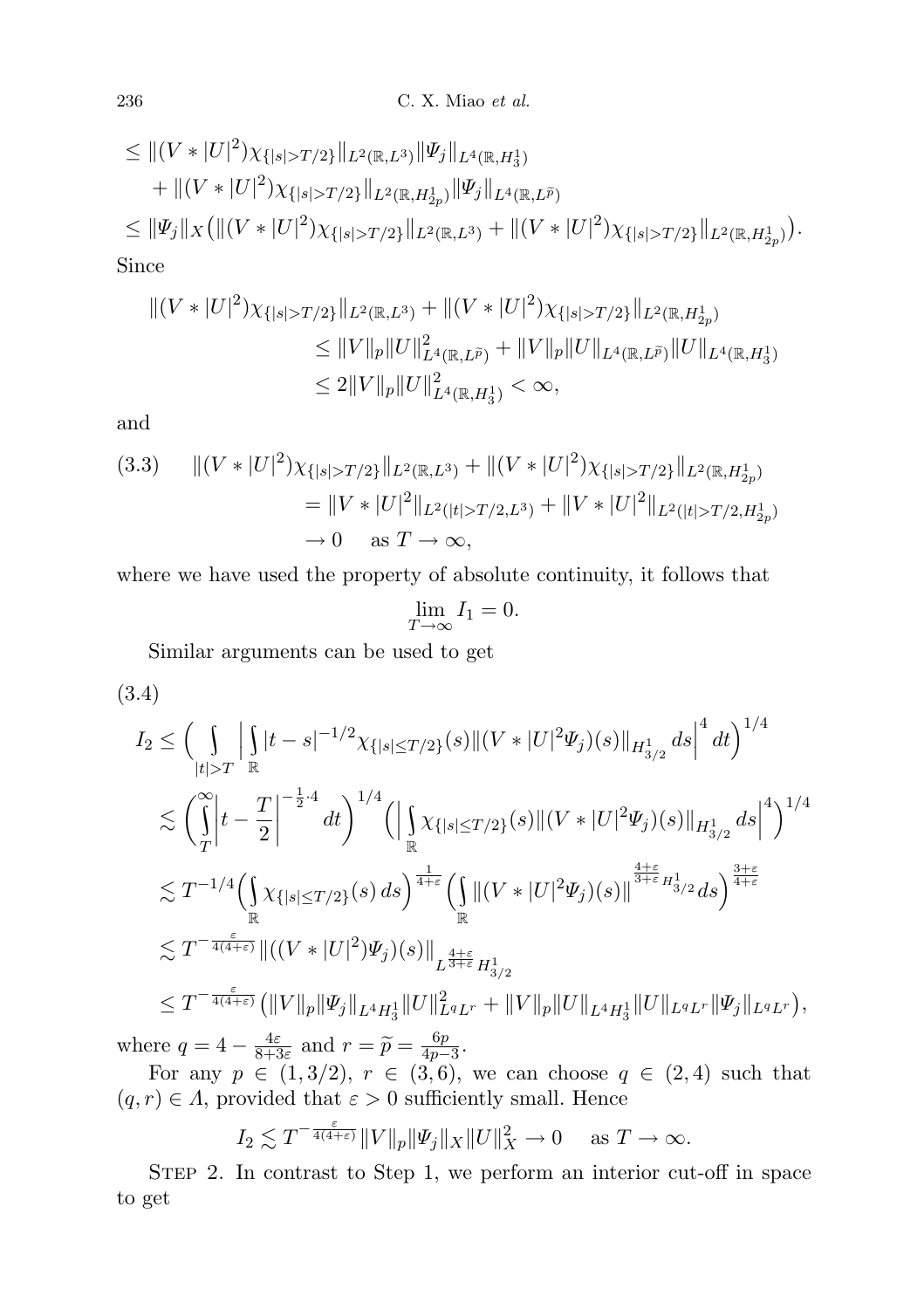$$
\|\int_{0}^{t} \Delta^{-1}G'(t-s)((V*|U|^{2})\eta_{R}\Psi_{j})(s) ds\|_{L^{4}(|t|\leq T, H^{1}_{3}(\mathbb{R}^{3}))}
$$
  
\n
$$
\lesssim \|(V*|U|^{2})\eta_{R}\Psi_{j}\|_{L^{4/3}(|t|\leq T, H^{1}_{3/2})}
$$
  
\n
$$
\leq \|(V*|U|^{2})\eta_{R}\|_{L^{2}(|t|\leq T, L^{3})}\|\Psi_{j}\|_{L^{4}(|t|\leq T, H^{1}_{3})}
$$
  
\n
$$
+ \|(V*|U|^{2})\eta_{R}\|_{L^{2}(|t|\leq T, H^{1}_{2p})}\|\Psi_{j}\|_{L^{4}(|t|\leq T, L^{\tilde{p}})}
$$
  
\n
$$
\leq \|\Psi_{j}\|_{X}\big(\|(V*|U|^{2})\eta_{R}\|_{L^{2}(|t|\leq T, L^{3})} + \|(V*|U|^{2})\eta_{R}\|_{L^{2}(|t|\leq T, H^{1}_{2p})}\big),
$$

while

$$
|| (V * |U|^2) \eta_R ||_{L^2(|t| \le T, L^3)} + || (V * |U|^2) \eta_R ||_{L^2(|t| \le T, H^1_{2p})}
$$
  
\n
$$
\le ||V||_p ||U||^2_{L^4(|t| \le T, L^{\tilde{p}})} + ||V||_p ||U||_{L^4(|t| \le T, L^{\tilde{p}})} ||U||_{L^4(|t| \le T, H^1_3)}
$$
  
\n
$$
\le 2||V||_p ||U||^2_{L^4(|t| \le T, H^1_3)} < \infty.
$$

Hence,

$$
(3.5) \quad ||(V*|U|^2)\eta_R||_{L^2(|t|\leq T,L^3)} + ||(V*|U|^2)\eta_R||_{L^2(|t|\leq T,H^1_{2p})}
$$
  
\n
$$
= ||V*|U|^2||_{L^2(|t|\leq T,L^3(|x|>R))} + ||(V*|U|^2)\eta_R||_{L^2(|t|\leq T,H^1_{2p}(|x|>R))}
$$
  
\n
$$
\to 0 \quad \text{as } R \to \infty.
$$

STEP 3. Observe that for each fixed  $j \in \mathbb{N}$ ,

$$
\lim_{M \to \infty} \|T_{U_0}(\xi_R \Psi_j)\|_{L^4(|t| \le T, H^1_3(|x| > M))} = 0.
$$

In order to prove that the convergence is uniform in  $j \in \mathbb{N}$ , we use a compactness argument. By Lemma 3.1, one has

$$
||(V*|U|^2)\xi_R\Psi_j||_{H^{\delta}(\mathbb{R}^3)} \leq ||(V*|U|^2)\Psi_j||_{H^{\delta}(|x|\leq 2R)} \leq C.
$$

This together with the Rellich–Kondrashov theorem implies that  $\{V^*\}$  $|U|^2 \Psi_j \}_{j=0}^{\infty}$  is compact in  $L^2(|x| \leq 2R)$ . Hence for every  $\varepsilon > 0$ , there is a finite set  $\mathscr{A} \subset \mathbb{N}$  such that for each  $j \in \mathbb{N}$ , there exists  $l \in \mathscr{A}$  satisfying

$$
||(V*|U|^2)\xi_R\Psi_j - (V*|U|^2)\xi_R\Psi_l||_{L^2} < \varepsilon.
$$

Hence, for  $M$  large enough, by Lemma 3.2 we obtain

$$
\begin{aligned}\n\left\| \int_{0}^{t} \Delta^{-1} G'(t-s)((V*|U|^2)\xi_R \Psi_j)(s) \, ds \right\|_{L^4(|t| \le T, H_3^1(|x|>M))} \\
&\le \left\| \int_{0}^{t} \Delta^{-1} G'(t-s)((V*|U|^2)\xi_R \Psi_j - (V*|U|^2)\xi_R \Psi_l) \, ds \right\|_{L^4(|t| \le T, H_3^1)}\n\end{aligned}
$$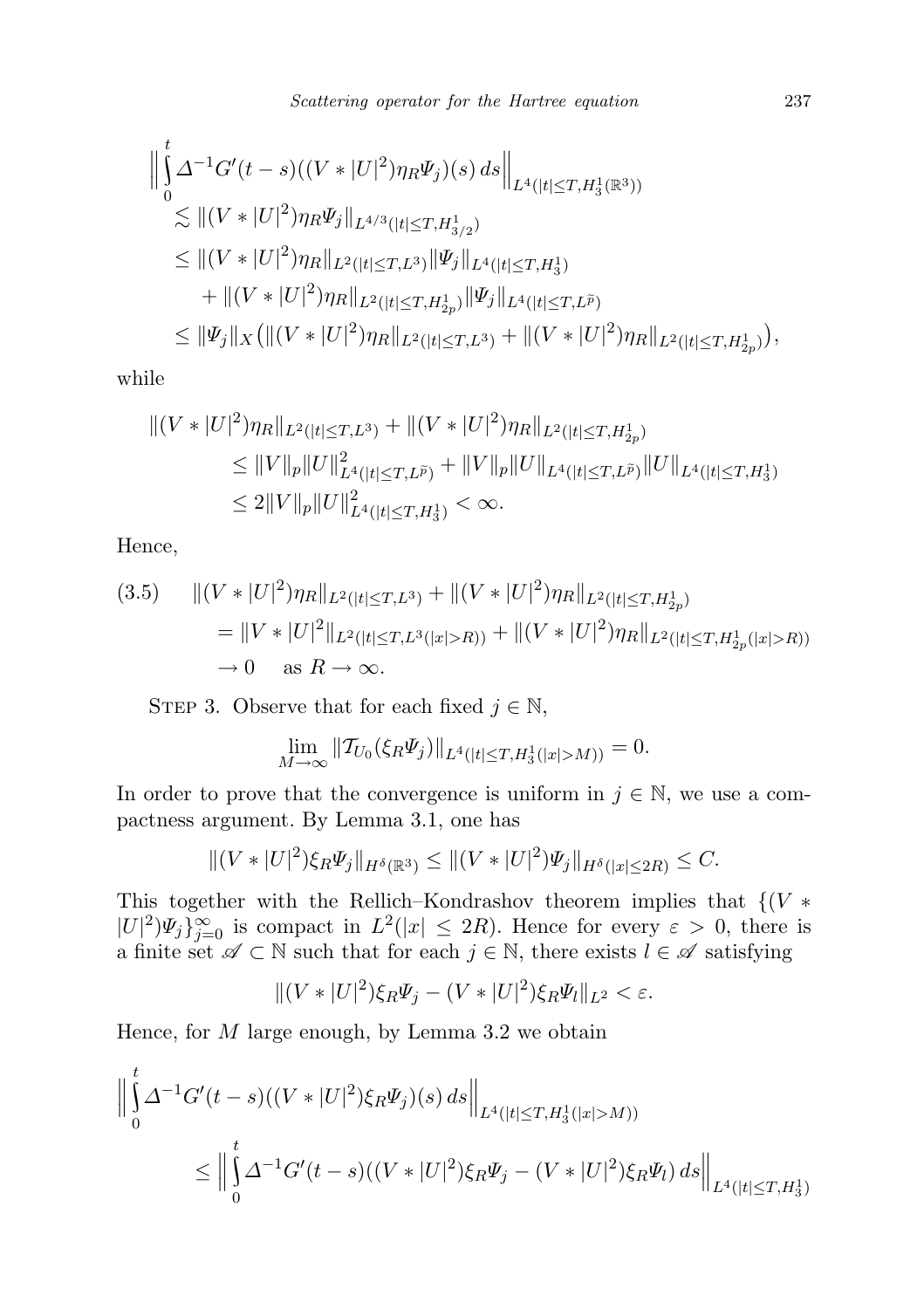$$
+ \Big\|\int_{0}^{t} \Delta^{-1}G'(t-s)((V*|U|^{2})\xi_{R}\Psi_{l})(s) ds\Big\|_{L^{4}(|t|\leq T, H_{3}^{1}(|x|>M))}
$$
  
\n
$$
\leq C(T) \sup_{t\in[-T,T]} \Big\|\int_{0}^{t} \Delta^{-1}G'(t-s)((V*|U|^{2})\xi_{R}\Psi_{j}
$$
  
\n
$$
-(V*|U|^{2})\xi_{R}\Psi_{l}) ds\Big\|_{H^{2-\varepsilon}(\mathbb{R}^{3})} + \varepsilon
$$
  
\n
$$
\leq C(T) \sup_{t\in[-T,T]} \|(V*|U|^{2})\xi_{R}\Psi_{j} - (V*|U|^{2})\xi_{R}\Psi_{l}\|_{L^{2}(\mathbb{R}^{3})} + \varepsilon \lesssim \varepsilon.
$$

STEP 4. After localizing t and x to a bounded domain, we can use the following Arzelà–Ascoli compactness argument.

LEMMA 3.3. A sequence  $\{f_j\}_{j=0}^{\infty}$  in  $C([-T,T], H_3^1(|x| \le M))$  has a convergent subsequence iff

- (i) for each  $t \in [-T, T]$ , the sequence  $\{f_j(t)\}_{j=0}^{\infty}$  has a convergent subsequence in  $H_3^1(|x| \leq M);$
- (ii) the sequence  ${f_j}_{j=0}^{\infty}$  is equicontinuous on  $[-T, T]$ .

We now verify that

$$
f_j(t) = -\int_0^t \Delta^{-1} G'(t-s)((V*|U|^2)\xi_R \Psi_j)(s) ds
$$

satisfies the two conditions of Lemma 3.3.

By Lemma 3.2, for all  $t \in [-T, T]$  we have

$$
(3.6) \qquad \Big\|\int_{0}^{t} \Delta^{-1}G'(t-s)((V*|U|^{2})\xi_{R}\Psi_{j})(s) ds\Big\|_{H^{2-\varepsilon}(|x|\leq M)} \lesssim \|(V*|U|^{2})\xi_{R}\Psi_{j}\|_{L^{2}([-T,T],L^{2})} \leq C.
$$

This, together with the Rellich–Kondrashov theorem, implies that the sequence  ${f_j}_{j=0}^{\infty}$  satisfies (i) of Lemma 3.3.

Next, we show the equicontinuity of the sequence  $\{f_j\}_{j=0}^{\infty}$  on  $[-T, T]$ :

$$
||f_j(t+h) - f_j(t)||_{H_3^1} = \Big\|\int_0^{t+h} \Delta^{-1}G'(t+h-s)((V*|U|^2)\xi_R\Psi_j)(s) ds - \int_0^t \Delta^{-1}G'(t-s)((V*|U|^2)\xi_R\Psi_j)(s) ds\Big\|_{H_3^1}
$$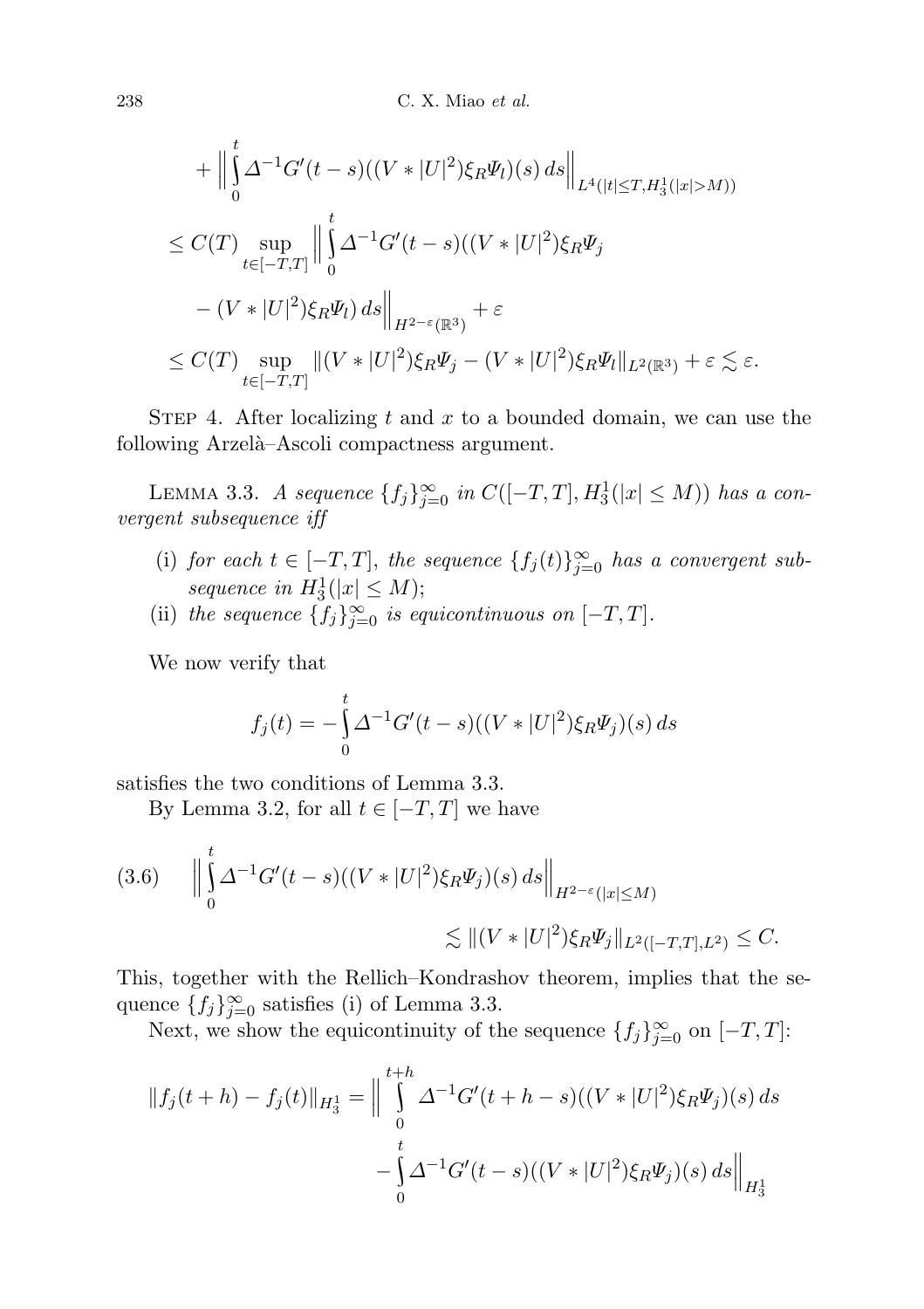$$
\leq \Big\|\int_{0}^{t} (\Delta^{-1}G'(t+h-s) - \Delta^{-1}G'(t-s))((V*|U|^{2})\xi_{R}\Psi_{j})(s) ds\Big\|_{H_{3}^{1}} + \Big\|\int_{t}^{t+h} \Delta^{-1}G'(t+h-s)((V*|U|^{2})\xi_{R}\Psi_{j})(s) ds\Big\|_{H_{3}^{1}}
$$
  
=:  $J_{1} + J_{2}$ .

Let  $U_j := (V \cdot |U|^2) \xi_R \Psi_j$ . By Lemma 3.2 and compactness as in Step 3,

$$
(3.7) \quad J_1 = \Big\|\int_0^t \Delta^{-1}G'(t-s)(G(h) - I)U_j(s) \, ds\Big\|_{H_3^1}
$$
  
\n
$$
\lesssim \Big\|\int_0^t \Delta^{-1}G'(t-s)(G(h) - I)U_j(s) \, ds\Big\|_{H^{2-\varepsilon}} \quad \text{(for some } \varepsilon > 0)
$$
  
\n
$$
\lesssim \| (G(h) - I)U_j \|_{L^2([-T,T],L^2)}
$$
  
\n
$$
\le \| (G(h) - I)(U_j - U_l) \|_{L^2([-T,T],L^2)} + \| (G(h) - I)U_l \|_{L^2([-T,T],L^2)} < \varepsilon
$$

uniformly in  $j \in \mathbb{N}$  as |h| is small enough. Combining the  $L^p L^{p'}$  estimate with the Hölder inequality, we deduce that

$$
(3.8) \tJ_2 \leq \int_t^{t+h} |t+h-s|^{-1/2} ||V*|U|^2 \Psi_j||_{H^1_{3/2}} ds
$$
  

$$
\leq \left(\int_t^{t+h} |t+h-s|^{-q'/2} ds\right)^{1/q'} ||V*|U|^2 \Psi_j||_{L^q H^1_{3/2}},
$$

where  $1/q + 1/q' = 1$ .

Let  $1 + 2/3 = 1/p + 3/r$ . One easily verifies  $3 < r < 9/2$  for any  $1 < p <$ 3/2. This allows us to choose admissible pairs  $(q, r) \in \Lambda$  such that

$$
(3.9) \quad ||V*|U|^2\Psi_j||_{L^qH^1_{3/2}}\leq ||V||_p(||U||^2_{L^\infty L^r}||\Psi_j||_{L^qH^1_r} + ||U||_{L^\infty L^r}||\Psi_j||_{L^\infty L^r}||U||_{L^qH^1_r})\leq c||V||_p||U||^2_X||\Psi_j||_X \leq C
$$

and

(3.10) 
$$
\int_{t}^{t+h} |t+h-s|^{-q'/2} ds \to 0 \quad \text{as } h \to 0.
$$

Hence,  $J_2 \to 0$  uniformly on  $j \in \mathbb{N}$  as  $h \to 0$ .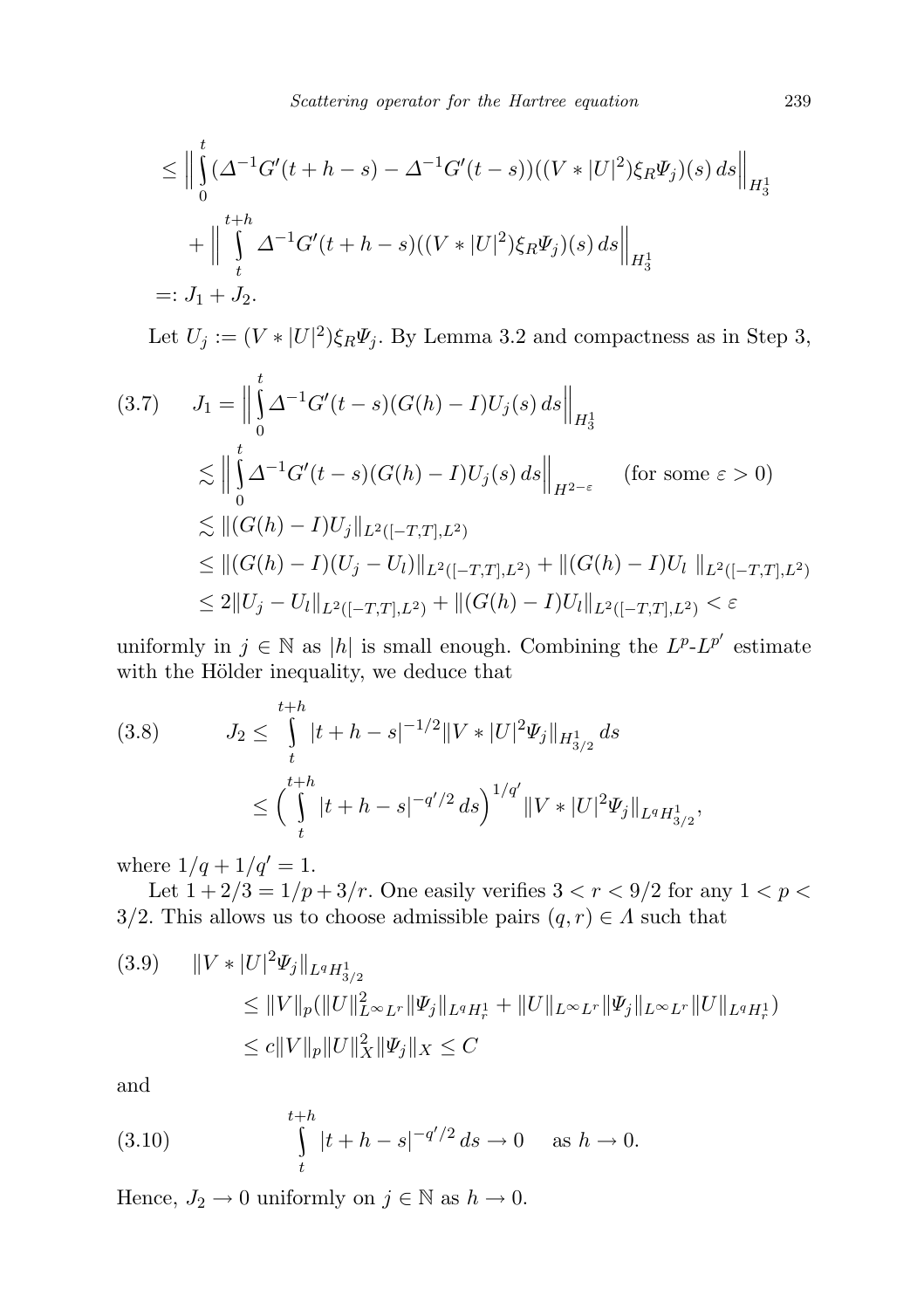STEP 5 (A Cantor diagonal process). For each  $N \in \{1, 2, \ldots\}$ , we choose a  $T(N)$  in Step 1, an  $R(N)$  in Step 2 and an  $M(N)$  in Step 3 such that

$$
(3.11) \quad \sup_{j\in\mathbb{N}} \|T_{U_0}\Psi_j\|_{L^4(|t|>T(N),H^1_3(\mathbb{R}^3))} < 1/N,
$$

$$
(3.12) \quad \sup_{j\in\mathbb{N}} \|\mathcal{T}_{U_0}(\eta_{R(N)}\Psi_j)\|_{L^4(|t|\leq T(N),H^1_3(\mathbb{R}^3))} < 1/N,
$$

$$
(3.13) \t \sup_{j \in \mathbb{N}} \| T_{U_0}(\xi_{R(N)} \Psi_j) \|_{L^4(|t| \le T(N), H^1_3(|x| > M(N)))} < 1/N.
$$

In this way, we can choose inductively a subsequence  $\{\Psi_{j,N}\}$  of  $\{\Psi_{j,N-1}\},$  $N = 1, 2, \ldots$ , with  $\Psi_{j,0} = \Psi_j$ , such that  $\{\mathcal{T}_{U_0}(\xi_{R(N)}\Psi_{j,N})\}$  converges in  $L^4(|t| \leq T(N), H_3^1(|x| \leq M(N)))$ . Thus  $\{T_{U_0}(\xi_{R(N)}\Psi_{N,N})\}_{N=1}^{\infty}$  converges in  $L^4(\mathbb{R}, H_3^1(\mathbb{R}^3))$ . This completes the proof of Lemma 2.3.

4. Proof of Theorem 1.1. We use the approach of Kumlin [10] and a compactness argument, which enables us to give a more concise proof.

LEMMA 4.1 ([8]). Let H be a Hilbert space, and let  $A_k : H \to H$ ,  $k =$  $1, 2, \ldots$ , be analytic mappings, uniformly bounded on all compact sets  $D \subset H$ . Also assume that  $A_k u \to Au$  as  $k \to \infty$  for all  $u \in H$ . Then the mapping  $A: H \to H$  is also analytic.

According to Theorem 1.2,  $\mathcal{N}(T): U_0 \mapsto U(T)$  is analytic from  $H^1$  to  $H^1$  for every  $T \in \mathbb{R}$ . The wave operators  $W_{\pm}$  and their inverses can be represented as

(4.1) 
$$
W_{\pm} = \lim_{T \to \pm \infty} \mathcal{N}(-T)G(T),
$$

(4.2) 
$$
W_{\pm}^{-1} = \lim_{T \to \pm \infty} G(-T)\mathcal{N}(T).
$$

Note that  $\mathcal{N}(-T)G(T)$  and  $G(-T)\mathcal{N}(T)$  are analytic on  $H^1$ , and  $G(T)$ is isometric on  $H^1$ . Lemma 4.1 implies that  $W_{\pm}, W_{\pm}^{-1}$  and S are analytic provided that

(4.3) 
$$
\sup_{\Phi \in D} \sup_{T \in \mathbb{R}} \|\mathcal{N}(T)\Phi\|_{H^1} < \infty
$$

for all compact sets  $D \subset H^1$ . In fact,

(4.4) 
$$
\|\mathcal{N}(T)\Phi\|_{H^1} \le \|G(T)\Phi\|_{H^1}
$$

$$
+ \Big\|\int_0^T \Delta^{-1}G'(t-s)(V*|U(\Phi)|^2)U(\Phi)(s) ds\Big\|_{L^\infty H^1}
$$

$$
\le \|\Phi\|_{H^1} + \|V\|_p \|U(\Phi)\|_{L^4 H^1_3}^3.
$$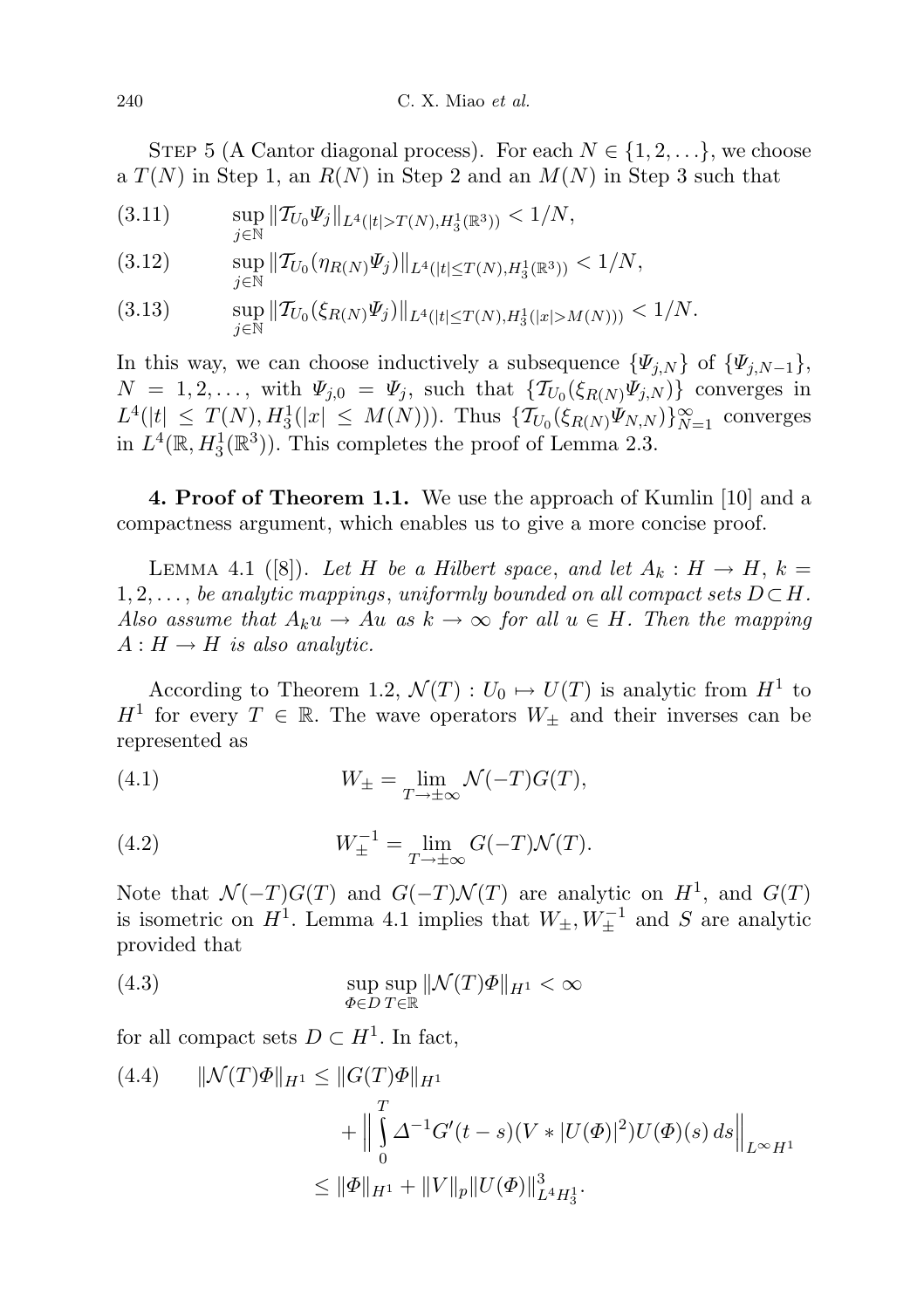Hence, it is enough to prove

(4.5) 
$$
\sup_{\Phi \in D} ||U(\Phi)||_{L^4 H_3^1} < \infty.
$$

Indeed, as a direct result of scattering theory, we have

$$
||U(\varPhi)||_{L^4H^1_3}<\infty
$$

for  $\Phi \in H^1$ . Hence, we need to prove that the bound is uniform in  $\Phi \in D$ .

Since D is a compact subset of  $H^1$ , for fixed  $0 < \varepsilon_0 < 1$  there exists a finite set  $\mathscr{A} = {\phi_{l_1}, \ldots, \phi_{l_n}}$  such that for any  $\Phi \in D$ , there exists  $\Phi_l \in \mathscr{A}$ satisfying

$$
\|\Phi-\Phi_l\|_{H^1}<\varepsilon_0.
$$

Noting that  $U: \Phi \mapsto U(\Phi)$  is analytic from  $H^1$  to  $L^4H_3^1$ , we easily see that the Fréchet derivative  $U'(U_l)$  is a bounded operator from  $H^1$  to  $L^4H_3^1$ . This yields

$$
(4.6) \qquad ||U(\Phi)||_{L^{4}H^{1}_{3}} \leq ||U(\Phi) - U(\Phi_{l})||_{L^{4}H^{1}_{3}} + ||U(\Phi) - U(\Phi_{l})||_{L^{4}H^{1}_{3}}
$$
  
\n
$$
\leq ||U'(\Phi_{l})(\Phi - \Phi_{l})||_{L^{4}H^{1}_{3}} + o(\varepsilon_{0}) + ||U(\Phi_{l})||_{L^{4}H^{1}_{3}}
$$
  
\n
$$
\leq C_{l}||\Phi - \Phi_{l}||_{H^{1}} + o(\varepsilon_{0}) + ||U(\Phi_{l})||_{L^{4}H^{1}_{3}}
$$
  
\n
$$
\leq C_{l}\varepsilon_{0} + o(\varepsilon_{0}) + ||U(\Phi_{l})||_{L^{4}H^{1}_{3}} < C.
$$

This completes the proof of Theorem 1.1.

Acknowledgments. The authors thank the referees and the associated editor for their comments and suggestions which helped improve the paper greatly. The authors are grateful to Prof. W. Strauss for his valuable suggestions. C. X. Miao was partially supported by the NSF of China (No. 10725102).

## References

- [1] J. Baez, Scattering and complete integrability in conformally invariant nonlinear theories, J. Math. Phys. 31 (1990), 757–762.
- [2] J. Baez and Z. F. Zhou, Analyticity of scattering for the  $\phi^4$  theory, Comm. Math. Phys. 124 (1989), 9–21.
- [3]  $\rightarrow$ , Scattering and complete integrability in the massive  $\phi^4$  theory, J. Funct. Anal. 94 (1990), 397–414.
- [4] Ph. Brenner, On scattering and everywhere defined scattering operators for nonlinear Klein–Gordon equations, J. Differential Equations 56 (1985), 310–344.
- $[5] \quad$   $\quad$ , On strong global solutions of nonlinear hyperbolic equations, in: Séminaire Équations aux dérivées partielles 1988–1989, exp. V, École polytechnique, Palaiseau, 1989.
- [6] T. Cazenave, An Introduction to Nonlinear Schrödinger Equations, Text Met. Mat. 26, Inst. Mat., Rio de Janeiro, 1993.